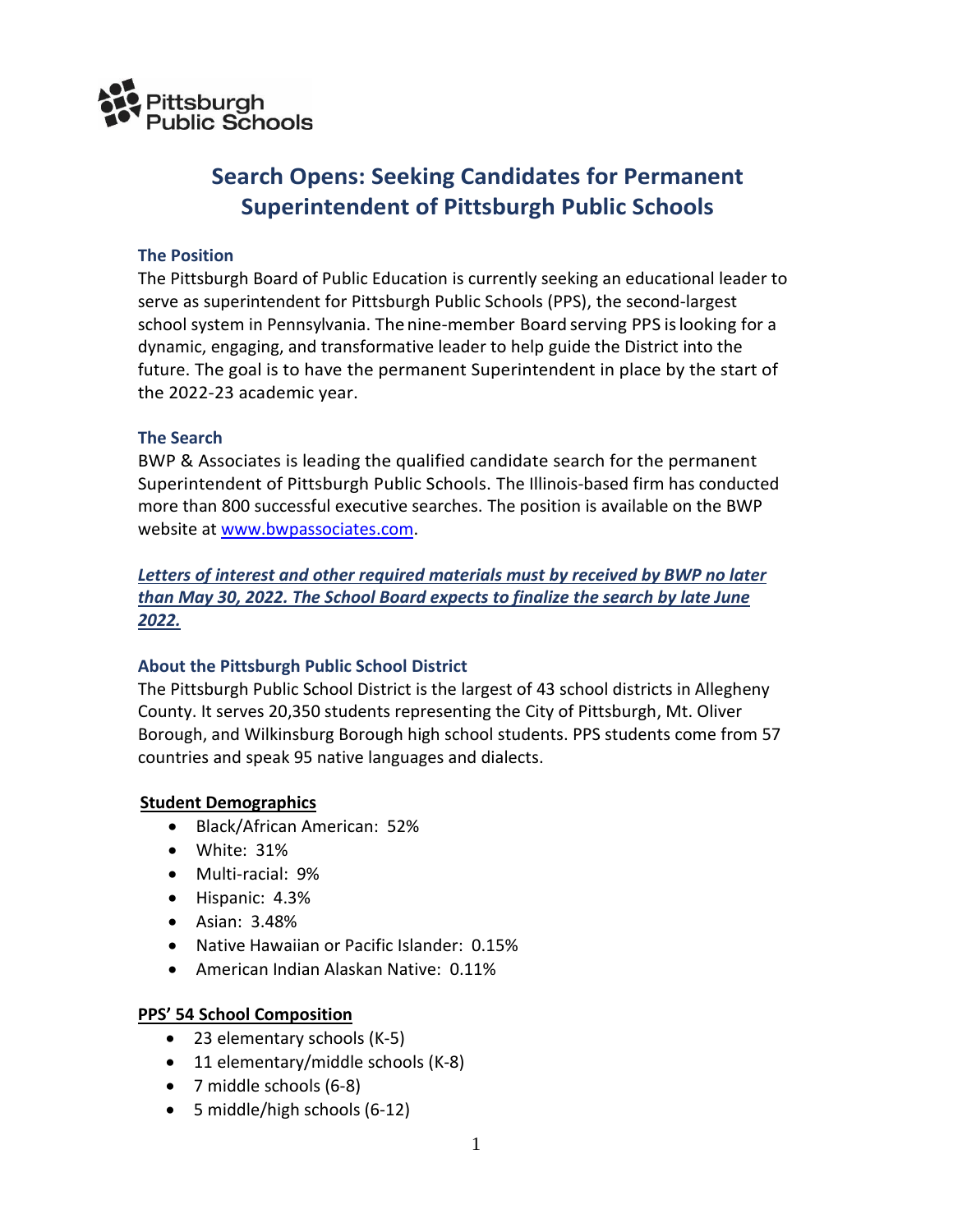- 4 high schools (9-12)
- 4 special schools

For more details, please see current and historical enrollment at <https://www.pghschools.org/EnrollmentSummary>.

#### **PPS' Staff Summary**

- Total number of employees: 4,192
- Total number of teachers: 2,070
- Total number of school leaders (principals and assistant principals): 104
- Total number of central office administrators: 105

## **Community Input on Criteria for Superintendent**

Community input will play a key role in identifying the traits needed in a leader that will best serve PPS students, educators, and the community. Being involved in conversations with stakeholders about the strengths and challenges that the District faces, a leadership profile will be created that the next Superintendent must have to lead the District. In addition to small group meetings and public forums, there will be online surveys that allow input from interested community members.

## **District Strategic Plan**

In 2017, the District launched its "Expect Great Things" Strategic Plan intended to enhance and achieve the District's vision, mission, and beliefs. Under four strategic themes, designed with long-term outcomes, work began in nineteen strategic initiatives. The next Superintendent for the District will have an opportunity to build upon this important work and design the next collaborative and student-success focused Strategic Plan of action.

## **On Track to Equity**

In 2019, Pittsburgh Public Schools announced the next phase in its ongoing efforts to bridge racial equity gaps in the City's public schools. "On Track to Equity: Integrating Equity Throughout PPS" is a comprehensive plan that was designed to achieve one of the long-term outcomes identified in the District's 2017-2022 Strategic Plan -- to reduce racial disparities throughout the District and elevate the achievement levels of African American students.

## **Qualifications / Licensure**

The successful candidate will be known for integrity and character and will be respected as a leader who can successfully engage, motivate, and manage a diverse and progressive system. Applicants are required to hold or provide evidence of eligibility for a Pennsylvania Superintendent Certificate. Candidates are encouraged to obtain information about requirements for certification from the [State Department of Education](http://www.doe.virginia.gov/teaching/licensure/) at [www.doe.pennsylvania.gov.](http://www.doe.pennsylvania.gov/) The School Board seeks an educational leader who will continue its significant efforts completed in the implementation of the strategic plan - "Expect Great Things" and to embark on developing and launching the District's new Strategic Plan.

**Application / Selection Procedure / Salary**